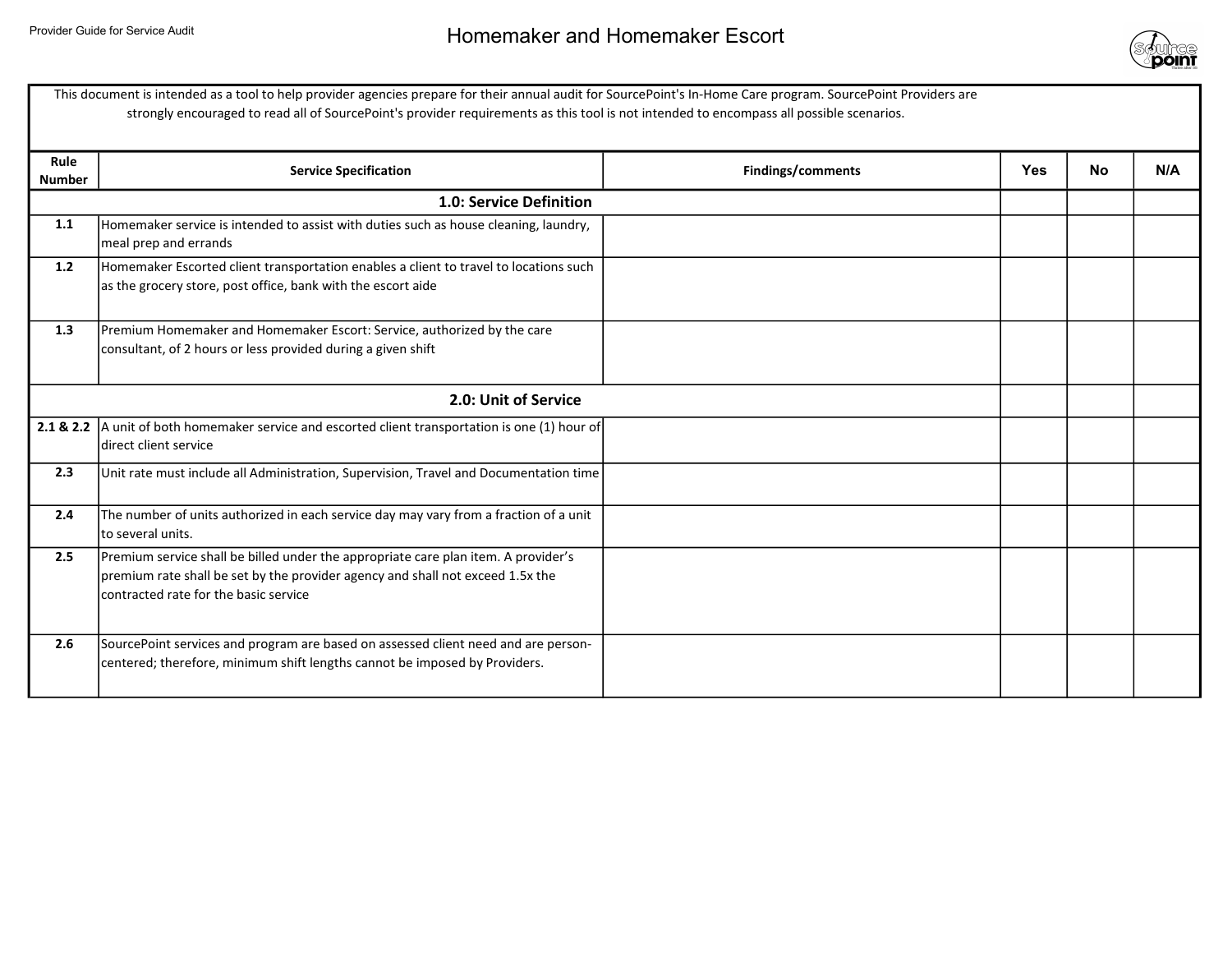

| Rule<br><b>Number</b> | <b>Service Specification</b>                                                                                                                                                                                                        | Findings/comments | <b>Yes</b> | <b>No</b> | N/A |
|-----------------------|-------------------------------------------------------------------------------------------------------------------------------------------------------------------------------------------------------------------------------------|-------------------|------------|-----------|-----|
|                       | 3.0: Provider Agency Requirements                                                                                                                                                                                                   |                   |            |           |     |
| 3.1                   | Shall have written policy addressing workers handing of client funds                                                                                                                                                                |                   |            |           |     |
| 3.2                   | For escorted transportation, the homemaker shall use his/her own vehicle or<br>designated agency vehicle.                                                                                                                           |                   |            |           |     |
| 3.3                   | Providers of escort services shall have a written policy regarding requirements for<br>direct care workers providing escort services. This policy at a minimum shall include:                                                       |                   |            |           |     |
| 3.3(a)                | Collection of aide's current car insurance, updated annually                                                                                                                                                                        |                   |            |           |     |
| 3.3(b)                | Collection of aide's current driver's license, updated as necessary                                                                                                                                                                 |                   |            |           |     |
| 3.3(c)                | Collection of aide's certified 3-year driving record, updated every 5 years                                                                                                                                                         |                   |            |           |     |
| 3.3(d)                | What constitutes an unfavorable result of driving record and steps agency will take<br>when an unfavorable result is received.                                                                                                      |                   |            |           |     |
| 3.3(d)(1)             | At minimum: no more than 2 moving violations or 2 at fault accidents within a 12<br>month period or 4 moving violations or 3 at fault accidents within a 24 month period.                                                           |                   |            |           |     |
| $3.3$ (d) (2)         | Automatic prohibited offenses: DUI, reckless operations or death due to driving<br>violations                                                                                                                                       |                   |            |           |     |
| 3.3(e)                | Agency's policy regarding whether direct care staff with unfavorable driving records<br>can take additional training to provide escort, including what the training options are<br>(with the exception of any offense in 3.3(d)(2). |                   |            |           |     |
|                       | <b>OR</b>                                                                                                                                                                                                                           |                   |            |           |     |
|                       | If direct care staff members with unfavorable driving records are prohibited from<br>providing escort until driving record is considered clean                                                                                      |                   |            |           |     |
| 3.3(f)                | Training staff on what to do in case of emergency on the road, including contacts<br>within the agency and notification of SourcePoint care consultant                                                                              |                   |            |           |     |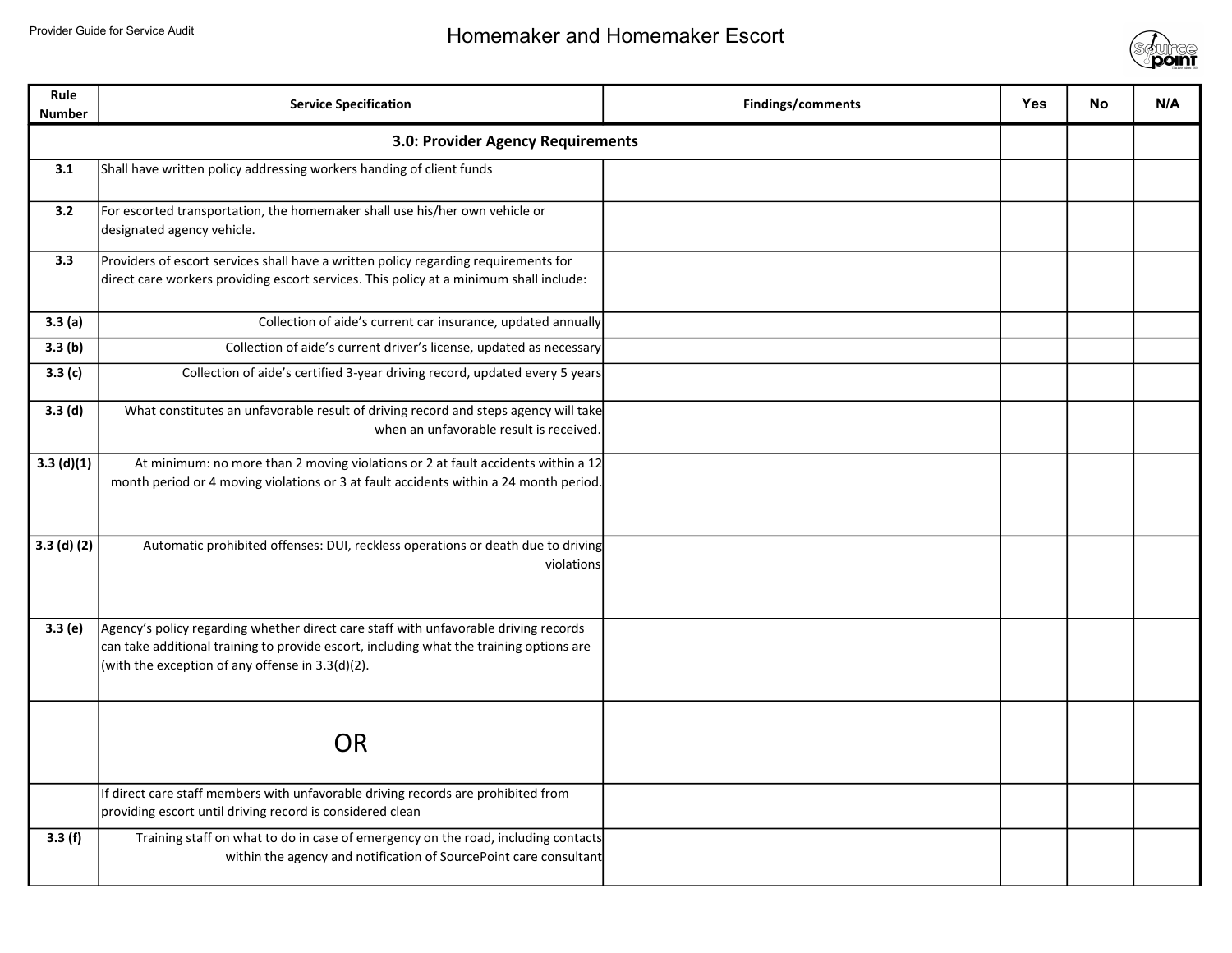

| Rule<br><b>Number</b>                                                                                                                                                                                                                                    | <b>Service Specification</b>                                                                                                                                                                             | Findings/comments | <b>Yes</b> | <b>No</b> | N/A |
|----------------------------------------------------------------------------------------------------------------------------------------------------------------------------------------------------------------------------------------------------------|----------------------------------------------------------------------------------------------------------------------------------------------------------------------------------------------------------|-------------------|------------|-----------|-----|
| 4.0: Continuing Education: The provider must furnish a minimum of six (6) hours of continuing (in-service) education for each homemaker<br>paraprofessional annually                                                                                     |                                                                                                                                                                                                          |                   |            |           |     |
| 4.1                                                                                                                                                                                                                                                      | Provider must <b>maintain documentation</b> of homemaker staff participation in<br>continuing education sessions                                                                                         |                   |            |           |     |
| 4.2                                                                                                                                                                                                                                                      | The six (6) hour continuing education requirement is in excess of the training required<br>under section 10                                                                                              |                   |            |           |     |
| 4.3                                                                                                                                                                                                                                                      | The following topics are recommended for homemaker paraprofessional continuing<br>education instruction:                                                                                                 |                   |            |           |     |
|                                                                                                                                                                                                                                                          | A. Health and Wellness                                                                                                                                                                                   |                   |            |           |     |
|                                                                                                                                                                                                                                                          | <b>B. Normal Aging</b>                                                                                                                                                                                   |                   |            |           |     |
|                                                                                                                                                                                                                                                          | C. Illness and Disability                                                                                                                                                                                |                   |            |           |     |
|                                                                                                                                                                                                                                                          | D. Chronic Diseases                                                                                                                                                                                      |                   |            |           |     |
|                                                                                                                                                                                                                                                          | E. Maintaining Boundaries in the Helping Profession                                                                                                                                                      |                   |            |           |     |
|                                                                                                                                                                                                                                                          | F. Special Needs of the Elderly                                                                                                                                                                          |                   |            |           |     |
|                                                                                                                                                                                                                                                          | G. Death and Dying                                                                                                                                                                                       |                   |            |           |     |
|                                                                                                                                                                                                                                                          | H. Universal Precautions                                                                                                                                                                                 |                   |            |           |     |
| 5.0: Duties and Responsibilities: Provider must assure homemaker paraprofessional assignment and capability to perform<br>services outlined in the authorized plan which my include any of the following client care tasks:                              |                                                                                                                                                                                                          |                   |            |           |     |
| 5.1                                                                                                                                                                                                                                                      | House Cleaning: Dusting, mopping, vacuuming, cleaning kitchen and outside of<br>applicances, counters and cabinets, ovens, bathroom, changing linens, window<br>washing, trash removal, emptying commode |                   |            |           |     |
| 5.2                                                                                                                                                                                                                                                      | Meal Prep and Nutrition                                                                                                                                                                                  |                   |            |           |     |
| 5.3                                                                                                                                                                                                                                                      | Laundry                                                                                                                                                                                                  |                   |            |           |     |
| 5.4                                                                                                                                                                                                                                                      | <b>Basic Home Safety</b>                                                                                                                                                                                 |                   |            |           |     |
| 5.5                                                                                                                                                                                                                                                      | Additional Activities: reading to and writing for the client at client request, accompany<br>client to appointments                                                                                      |                   |            |           |     |
| 5.6:                                                                                                                                                                                                                                                     | Errands: purchasing groceries, prescriptions, household or personal items, other<br>household errands                                                                                                    |                   |            |           |     |
| 6.0: Homemaker Paraprofessional Supervision: The provider must assure that a Homemaker paraprofessional performs services outlined in<br>the authorized plan and that the Provider's supervisor oversees the Homemaker staff member in client care tasks |                                                                                                                                                                                                          |                   |            |           |     |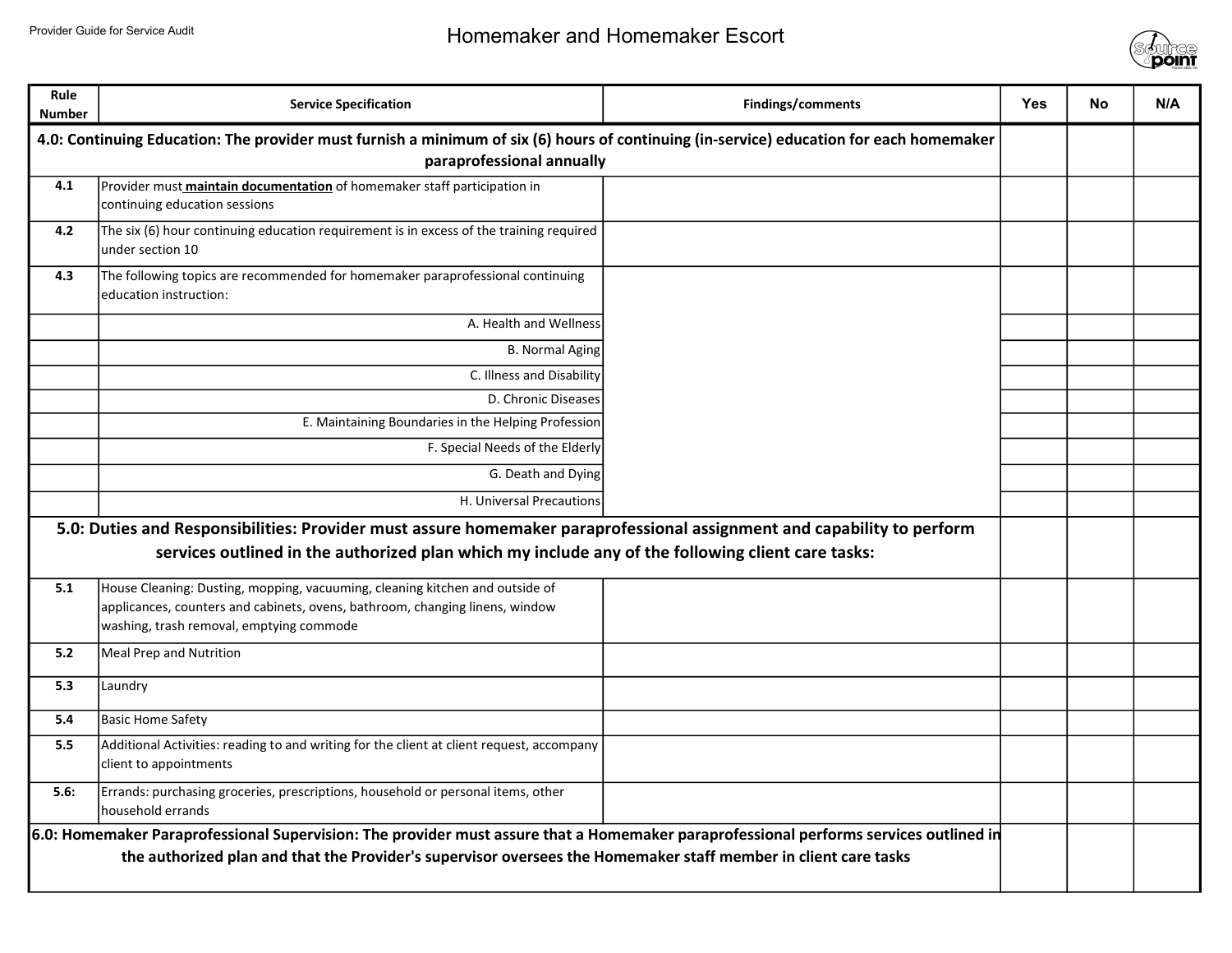

| Rule<br><b>Number</b> | <b>Service Specification</b>                                                                                                                                                                                                                                                                                                                                                                                                            | Findings/comments | <b>Yes</b> | <b>No</b> | N/A |
|-----------------------|-----------------------------------------------------------------------------------------------------------------------------------------------------------------------------------------------------------------------------------------------------------------------------------------------------------------------------------------------------------------------------------------------------------------------------------------|-------------------|------------|-----------|-----|
| 6.1                   | Supervisor must complete and document a home visit to define the expected daily<br>activities of the Homemaker paraprofessional before client care is initiated                                                                                                                                                                                                                                                                         |                   |            |           |     |
| 6.1(a)                | Supervisor prepared written Homemaker daily care plan specific to each client and<br>consistent with authorized plan                                                                                                                                                                                                                                                                                                                    |                   |            |           |     |
| 6.1(b)                | Supervisor provided a copy of the daily plan for each client assigned to the<br>Homemaker paraprofessional                                                                                                                                                                                                                                                                                                                              |                   |            |           |     |
| 6.2                   | Supervisor must evaluate Homemaker paraprofessional compliance with daily care<br>plan and SourcePoint's authorized plan every three (3) months or sooner.                                                                                                                                                                                                                                                                              |                   |            |           |     |
| 6.2(a)                | Review the Homemaker paraprofessional documented client contacts to assure<br>Homemaker staff member task competition is consistent with the daily care plan and<br>authorized plan.                                                                                                                                                                                                                                                    |                   |            |           |     |
| 6.2(b)                | Client Supervisory Service Reviews must be completed every 3 months or sooner.<br>* Reviews may be completed in-person or over the phone/virtually via Web<br>* In-person reviews must be completed for new client enrollment.<br>* In-person reviews must be completed when a client has been on suspension for 30<br>or more days<br>* There should be no Client Supervisory Service Reviews conducted via telephone back<br>to-back. |                   |            |           |     |
| 6.2(c)                | Documentation of Client Supervisory Service Reviews conducted via telephone must<br>indicate that the Review was completed via telephone/virtually via Web, and include<br>the same information as Reviews conducted in-person.                                                                                                                                                                                                         |                   |            |           |     |
| 6.2(d)<br>6.3         | The Provider should make every effort to schedule<br>in-person Client Supervisory Reviews ahead of<br>time. Unscheduled Client Supervisory Reviews are<br>to be conducted only in situations when Provider<br>has made multiple attempts to contact<br>client/caregiver via telephone.<br>Supervisor must assure that each episode of Homemaker service delivery, including a                                                           |                   |            |           |     |
|                       | listing of tasks performed by the Homemaker paraprofessional and client response to<br>the service, is signed by the homemaker paraprofessional and the client                                                                                                                                                                                                                                                                          |                   |            |           |     |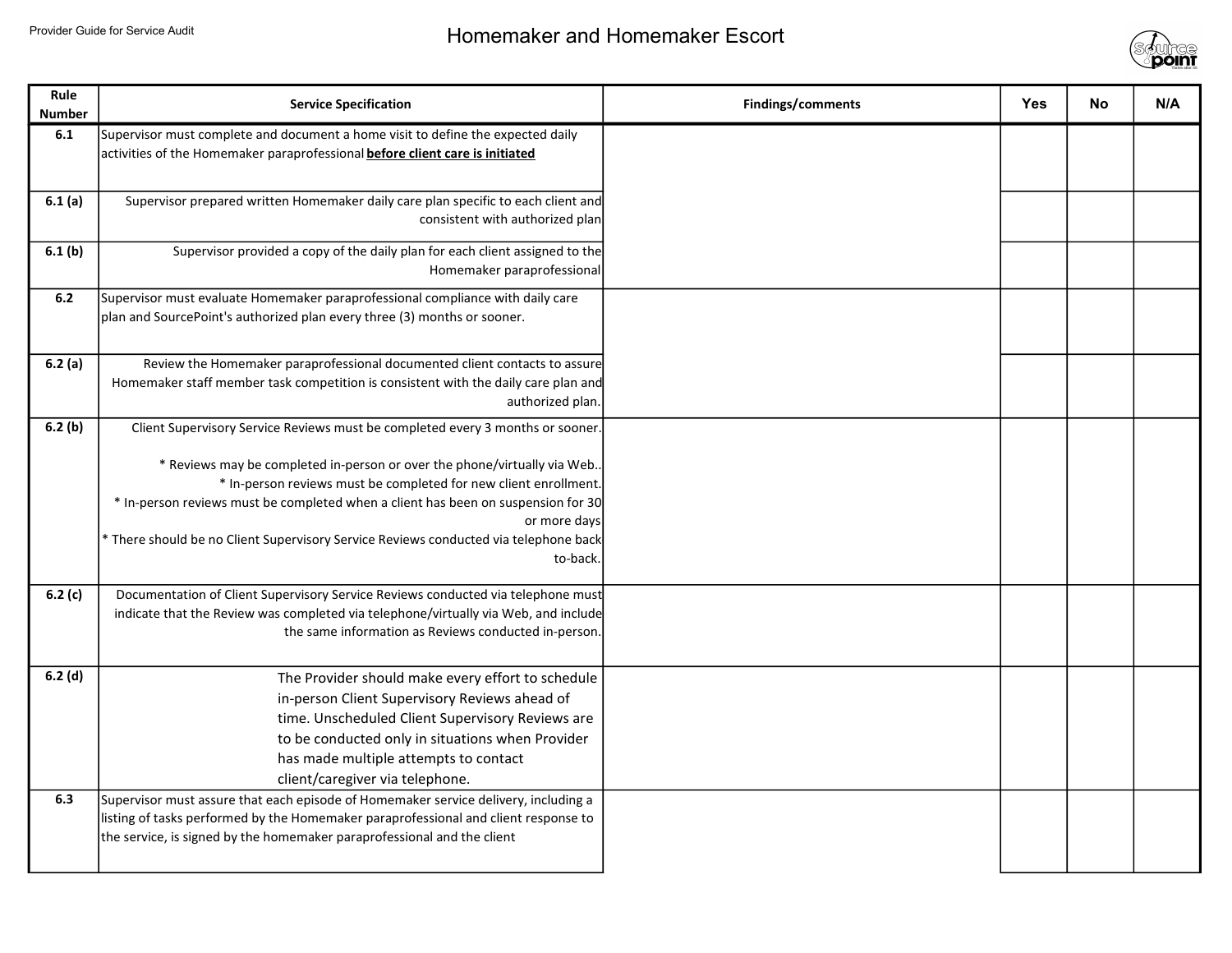

| Rule<br><b>Number</b> | <b>Service Specification</b>                                                                                                                                                                                                                                                                                              | Findings/comments                                                                            | <b>Yes</b> | <b>No</b> | N/A |
|-----------------------|---------------------------------------------------------------------------------------------------------------------------------------------------------------------------------------------------------------------------------------------------------------------------------------------------------------------------|----------------------------------------------------------------------------------------------|------------|-----------|-----|
| 6.3(a)                | If provider is utilizing an electronic service delivery system, do they have an approved<br>copy of the SourcePoint electronic service delivery waiver?                                                                                                                                                                   |                                                                                              |            |           |     |
| 6.4                   | The supervisor must evaluate client response to the care plan and reflect problems<br>identified by client through the documentation review and supervisory visit process<br>identified in section 6.0, item 6.2 and notify the care consultant of recommended<br>modifications and resolution of any problems identified |                                                                                              |            |           |     |
| 6.5                   | Supervisor must maintain documentation that supervisor report was completed every<br>3 months or sooner and maintain documentation this has been completed in client's<br>file.                                                                                                                                           |                                                                                              |            |           |     |
|                       | 7.0: The provider must have a monitoring system/method in place to verify service delivery. Mechanism must verify:                                                                                                                                                                                                        |                                                                                              |            |           |     |
| 7.1                   | Whether homemaker is present at location where services are to be provided and at<br>time services are to be provided                                                                                                                                                                                                     |                                                                                              |            |           |     |
| 7.2                   | Whether provider's employees have provided the services at the proper location &<br>time by the end of the working day                                                                                                                                                                                                    |                                                                                              |            |           |     |
| 7.3                   | Client/family member signature at end of service shift. If system does not have<br>signature capability, provider must request a Waiver from SourcePoint.                                                                                                                                                                 | Is there a waiver from SourcePoint if the ESDV system does not<br>have signature capability? |            |           |     |
| 7.4                   | A protocol for scheduling a substitute employee when the monitoring system<br>identifies that an employee has failed to provide home care services at proper location<br>and time, including standards for determining the length of time that may elapse<br>without jeopardizing the health and safety of the consumer   |                                                                                              |            |           |     |
| 7.5                   | Procedures for maintaining records of the information obtained through he<br>monitoring system                                                                                                                                                                                                                            |                                                                                              |            |           |     |
| 7.6                   | Procedures for compiling annual reports of the information obtained through the<br>monitoring system, including statistics on the rate at which home care services were<br>provided at the proper location and time                                                                                                       |                                                                                              |            |           |     |
| 7.7                   | Procedures for conducting random checks of the accuracy of the monitoring system to<br>assure system is in proper working order                                                                                                                                                                                           |                                                                                              |            |           |     |
| Note:                 | Note: Above items are still required for agencies utilizing electronic service delivery                                                                                                                                                                                                                                   | unless a waiver is granted by SourcePoint. Is there an ESDV waiver granted by SourcePoint?   |            |           |     |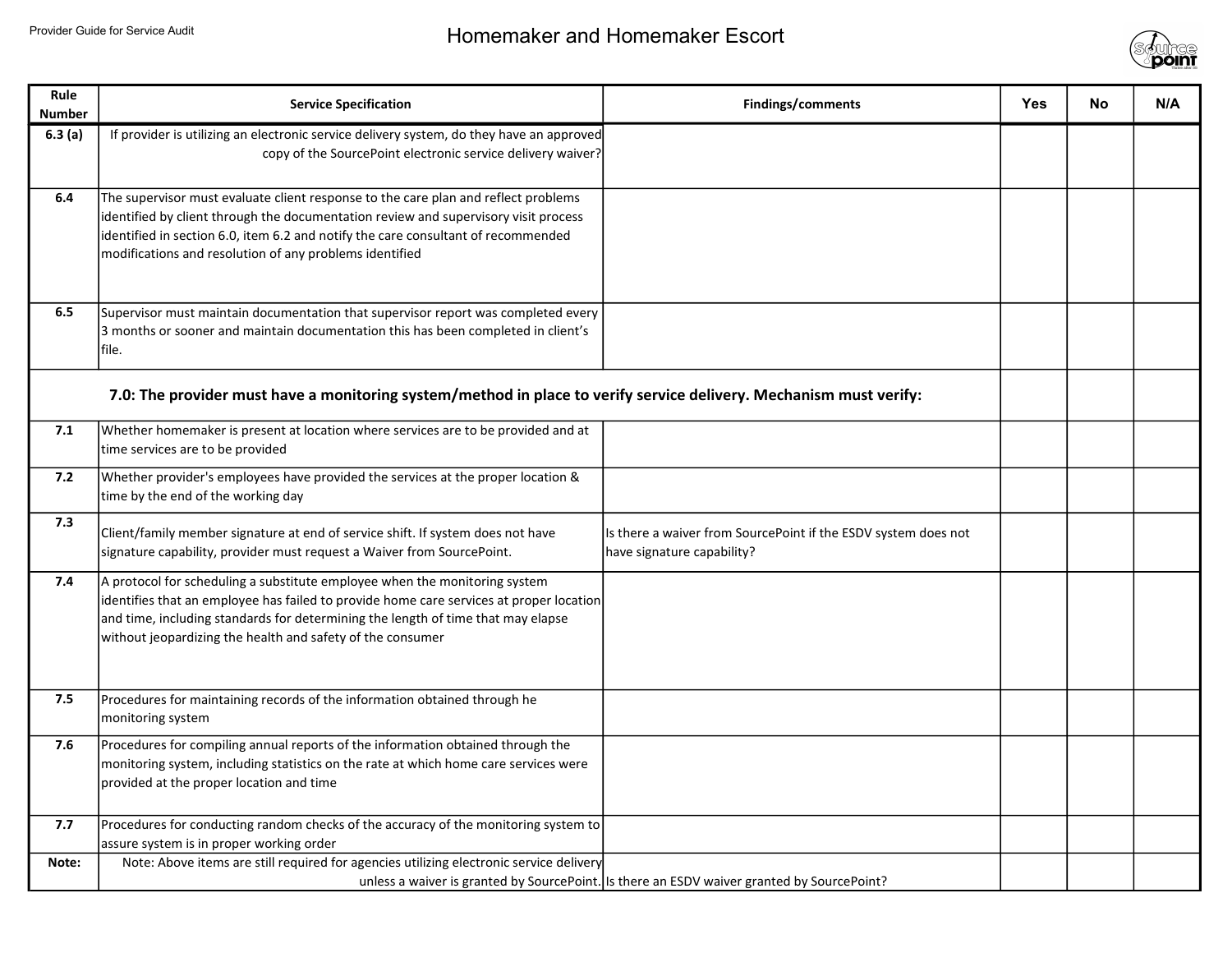

| Rule<br><b>Number</b>                                                                                                                   | <b>Service Specification</b>                                                                                                                                                                     | Findings/comments | <b>Yes</b> | <b>No</b> | N/A |
|-----------------------------------------------------------------------------------------------------------------------------------------|--------------------------------------------------------------------------------------------------------------------------------------------------------------------------------------------------|-------------------|------------|-----------|-----|
| 8.0: Summary of Requirement Documents: the provider of homemaker services must furnish Homemaker service specific documentation         |                                                                                                                                                                                                  |                   |            |           |     |
| in addition to the documentation requirements of the conditions of Participation. The homemaker service specific documentation required |                                                                                                                                                                                                  |                   |            |           |     |
|                                                                                                                                         | includes:                                                                                                                                                                                        |                   |            |           |     |
| 8.1                                                                                                                                     | The provider assessment outcome                                                                                                                                                                  |                   |            |           |     |
| 8.2                                                                                                                                     | Client specific homemaker care plans                                                                                                                                                             |                   |            |           |     |
| 8.3                                                                                                                                     | Documentation of each episode of client contact                                                                                                                                                  |                   |            |           |     |
| 8.4                                                                                                                                     | Regular supervisor/worker case consultation and communication                                                                                                                                    |                   |            |           |     |
| 8.5                                                                                                                                     | SourcePoint or agency supervisory report                                                                                                                                                         |                   |            |           |     |
| Note:                                                                                                                                   | Above may be kept electronically                                                                                                                                                                 |                   |            |           |     |
|                                                                                                                                         | 9.0: Personnel Qualifications: The provider must assure that position descriptions and Homemaker staff possess the following                                                                     |                   |            |           |     |
|                                                                                                                                         | qualifications:                                                                                                                                                                                  |                   |            |           |     |
| 9.1                                                                                                                                     | Homemaker Paraprofessional:                                                                                                                                                                      |                   |            |           |     |
| 9.1.1                                                                                                                                   | Is a high school graduate or completed GED or has a minimum of 2-years work<br>experience                                                                                                        |                   |            |           |     |
| 9.1.2                                                                                                                                   | is able to understand written care plans, execute instructions and document services<br>delivered                                                                                                |                   |            |           |     |
| 9.1.3                                                                                                                                   | is able to communicate with clients/ families and emergency service systems<br>personnel                                                                                                         |                   |            |           |     |
| 9.1.4                                                                                                                                   | has one of the following:                                                                                                                                                                        |                   |            |           |     |
| 9.1.4(a)                                                                                                                                | Successful completion of the nurse aide competency evaluation program conducted<br>by the Ohio Department of Health                                                                              |                   |            |           |     |
|                                                                                                                                         | OR                                                                                                                                                                                               |                   |            |           |     |
| 9.1.4(b)                                                                                                                                | Current State Tested Nursing Assistant (STNA) or certified home health-aide without a<br>24-month lapse in employment as a nursing assistant or home health aide                                 |                   |            |           |     |
|                                                                                                                                         | OR                                                                                                                                                                                               |                   |            |           |     |
| 9.1.4(c)                                                                                                                                | One year of paid supervised employment experience                                                                                                                                                |                   |            |           |     |
|                                                                                                                                         | as a homemaker paraprofessional without a 24 month lapse in employment;                                                                                                                          |                   |            |           |     |
|                                                                                                                                         | ORI                                                                                                                                                                                              |                   |            |           |     |
| $9.1.4$ (d)                                                                                                                             | One-year relevant supervised experience with a home cleaning company, custodial<br>company or related field and completion of training section 10.1. through 10.4 with in<br>field demonstration |                   |            |           |     |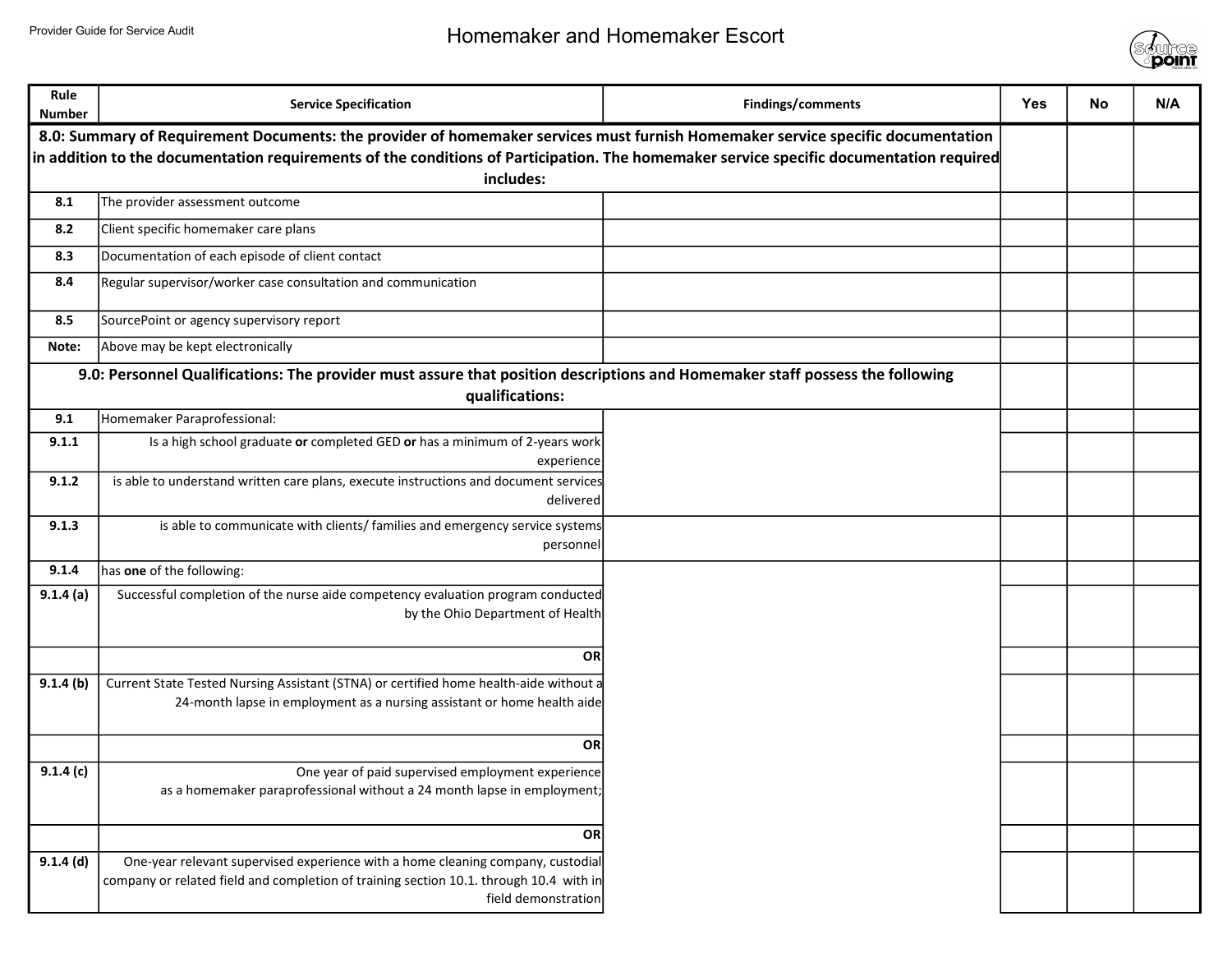

| Rule<br><b>Number</b> | <b>Service Specification</b>                                                                                                                                                                                               | Findings/comments | <b>Yes</b> | <b>No</b> | N/A |
|-----------------------|----------------------------------------------------------------------------------------------------------------------------------------------------------------------------------------------------------------------------|-------------------|------------|-----------|-----|
|                       | OR                                                                                                                                                                                                                         |                   |            |           |     |
| 9.1.4(e)              | one-year relevant life/work experience, documented by the agency, and completion of<br>training section 10.1. through 10.4 with in-field demonstration                                                                     |                   |            |           |     |
|                       | OR                                                                                                                                                                                                                         |                   |            |           |     |
| 9.1.4(f)              | Completion of 11 hours of training under section 10 and 2 weeks of in-field training<br>with observation.                                                                                                                  |                   |            |           |     |
| 9.1.5                 | 9.1.5 Provider must maintain and furnish documentation of the Homemaker<br>paraprofessional's training and in-field demonstration in the Homemaker<br>paraprofessional personnel file. The documentation requirements are: |                   |            |           |     |
| 9.1.5(a)              | Date of training                                                                                                                                                                                                           |                   |            |           |     |
| 9.1.5(b)              | number of hours of the training                                                                                                                                                                                            |                   |            |           |     |
| 9.1.5(c)              | List of instruction materials and subject areas covered                                                                                                                                                                    |                   |            |           |     |
| $9.1.5$ (d)           | qualifications of the trainer and the field trainer                                                                                                                                                                        |                   |            |           |     |
| $9.1.5$ (e)           | signatures of the trainer, and the homemaker paraprofessional verifying the accuracy<br>of the record                                                                                                                      |                   |            |           |     |
| 9.1.5(f)              | Date of in-field demonstration of each required skill with signature of field trainer and                                                                                                                                  |                   |            |           |     |
| 9.2                   | homemaker paraprofessional.<br>Homemaker Supervisor:                                                                                                                                                                       |                   |            |           |     |
| 9.2.1                 | Is a registered nurse or a licenses practical nurse currently licensed to practice in the                                                                                                                                  |                   |            |           |     |
|                       | state tat of Ohio                                                                                                                                                                                                          |                   |            |           |     |
| 9.2.2                 | OR<br>Possess a bachelor's degree (BS or BA) OR an associate degree in one of the following                                                                                                                                |                   |            |           |     |
|                       | areas                                                                                                                                                                                                                      |                   |            |           |     |
|                       | Home economics                                                                                                                                                                                                             |                   |            |           |     |
|                       | Counseling                                                                                                                                                                                                                 |                   |            |           |     |
|                       | Gerontology                                                                                                                                                                                                                |                   |            |           |     |
|                       | Social Work                                                                                                                                                                                                                |                   |            |           |     |
|                       | Nursing                                                                                                                                                                                                                    |                   |            |           |     |
|                       | Public Health                                                                                                                                                                                                              |                   |            |           |     |
|                       | <b>Health Education</b>                                                                                                                                                                                                    |                   |            |           |     |
|                       | Other related field                                                                                                                                                                                                        |                   |            |           |     |
|                       | OR                                                                                                                                                                                                                         |                   |            |           |     |